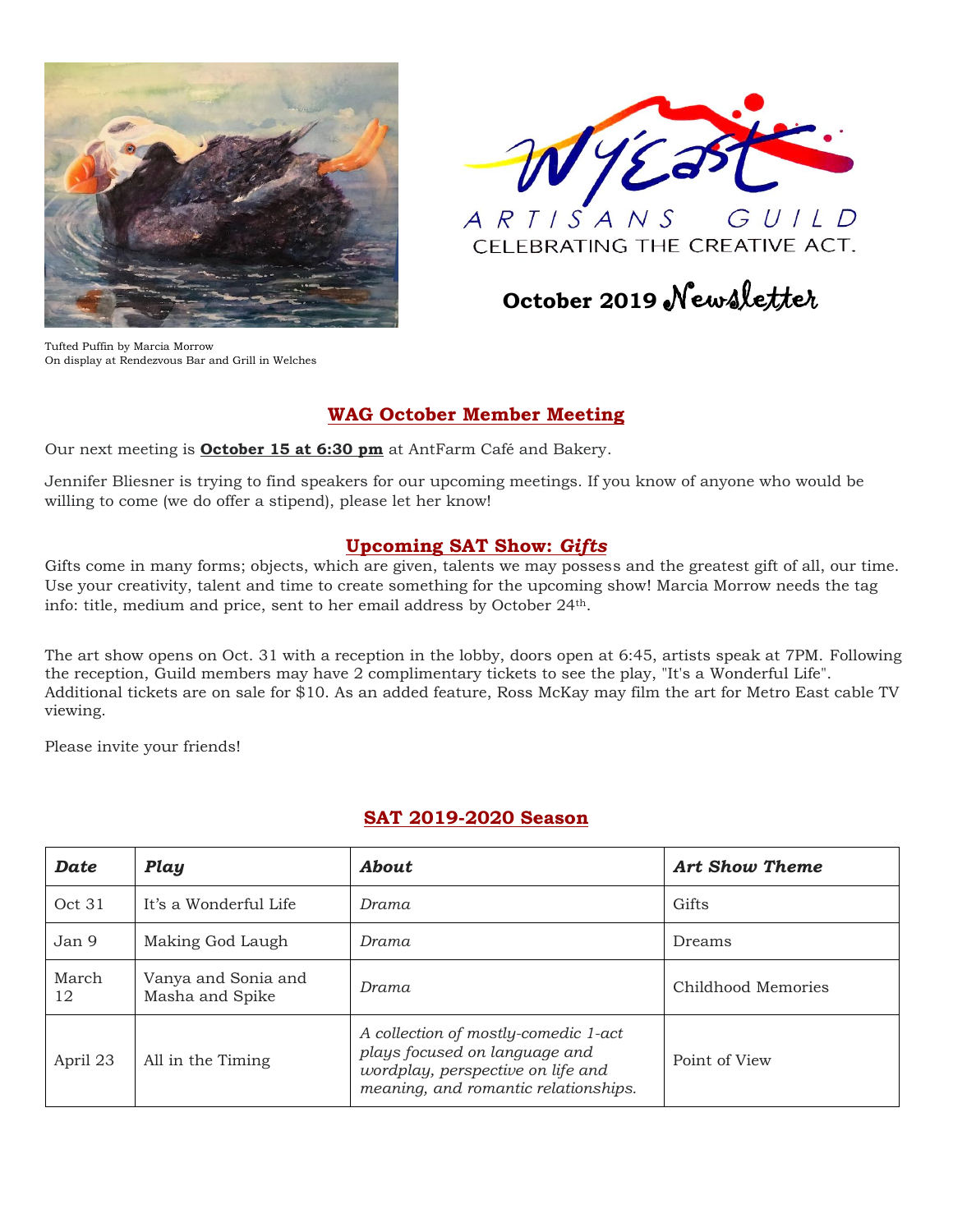# **Youth Art Class Journals**

### By Dawnna Goudie

Sept. 5

Our first Thursday afternoon class was also my first class teaching again since my son was born, and we began an alphabetical series of projects with **Acrylic Apples**. It was a wild and messy start to the school year, but much fun was had.

#### Sept. 12

We taught the kids how to fold, cut, and staple together their own **Bitty Books**, and they needed no prompting to come up with unique titles and contents.

#### Sept.26

After a canceled week, we got back into our series with **Colorful Collage**, making color wheels out of magazine images.

#### Oct. 1

Art Supply Pull Day! Jennifer Bliesner and I went to the old middle school building to collect the art supplies we need for the coming month. The library has generously let us use their huge storage area. Becky Hawley has also set up the next mural restoration project there, so it feels like an exciting artistic space!

#### Oct. 3

Today's project, **Drawing Dragons**, had me returning to my long-held delight in drawing fantastical creatures.

*Classes are Thursday afternoons from 4 pm to 5:30 (set-up begins at 3:30). Lessons are geared for 1st—6th graders. Volunteer teachers and assistants are always welcome! Contact Dawnna Goudie if interested.*

#### **Member News**

# Welcome!

The Guild has some new members: **Laurie Gilbert** and **Terry and Rock Gullickson**.

## **Mural Restoration**

The City Hall **mural by Robert Thomas** has been moved indoors for restoration. An assessment of the condition and plan for restoration is underway! Becky Hawley asks anyone wanting to be involved in this community project to contact her. [bek.hawley@yahoo.com](mailto:bek.hawley@yahoo.com) or 503-668-5590

We still need to raise funds for a preservation coat and a historical plaque for the **Roger Cooke mural**. If any Guild member would like



to donate, please contact me. [bek.hawley@yahoo.com](mailto:bek.hawley@yahoo.com)





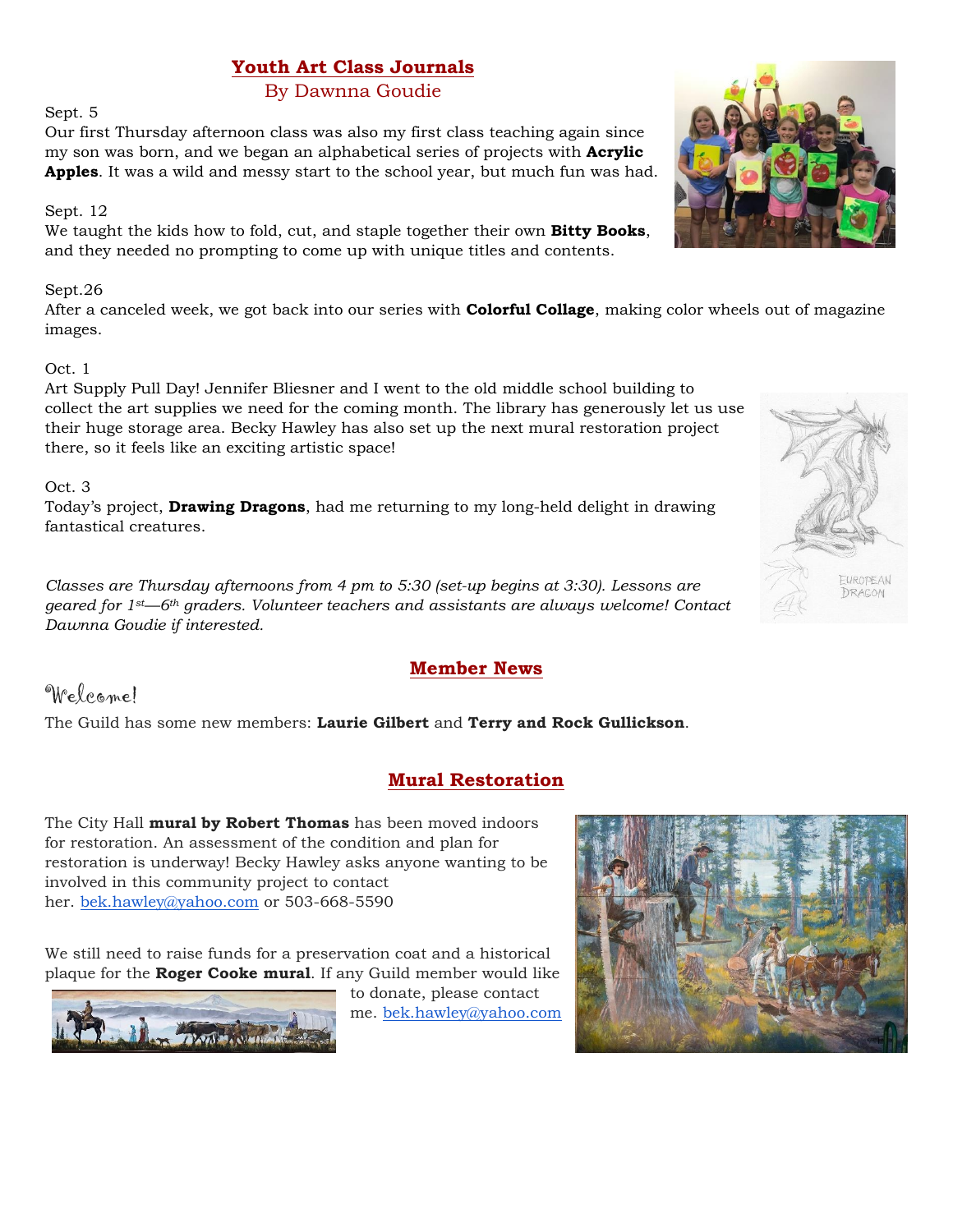# **WAG 2019 Calendar**

To add or revise items on the calendar, please contact Dawnna Goudie

| <b>DATE</b>      | <b>WHAT</b>                          | <b>WHERE</b>                                       | <b>WHEN</b>                      | <b>DETAILS</b>                                                                                                                                                                                                    | <b>CONTACT</b>                 |
|------------------|--------------------------------------|----------------------------------------------------|----------------------------------|-------------------------------------------------------------------------------------------------------------------------------------------------------------------------------------------------------------------|--------------------------------|
| Oct 10           | Youth Art Class                      | Sandy Public<br>Library                            | $4 - 5:30$<br>pm                 | E is for Enchanted Forest Game.<br>We'll design a unique game board<br>inspired by the Oregon amusement                                                                                                           | Dawnna Goudie                  |
| <b>Oct 15</b>    | <b>Member Meeting</b>                | AntFarm                                            | 6:30 pm                          | park.                                                                                                                                                                                                             |                                |
| Oct 17<br>Oct 24 | Youth Art Class<br>Youth Art Class   | Sandy Public<br>Library<br>Sandy Public<br>Library | $4 - 5:30$<br>pm<br>4-5:30<br>pm | F is for Fairy Houses. We'll create<br>imaginative little homes fit for<br>fairies.<br>G is for Galaxy Rocks. We'll paint<br>constellations on rocks, as well as<br>"moonstones", "rock stars", and<br>other fun. | Dawnna Goudie<br>Dawnna Goudie |
| <b>Nov 19</b>    | <b>Member Meeting</b>                | AntFarm                                            | $6:30$ pm                        |                                                                                                                                                                                                                   |                                |
| <b>Dec 17</b>    | Member<br>Meeting/Christmas<br>Party | AntFarm                                            | 6:30 pm                          |                                                                                                                                                                                                                   |                                |

## **Wy'East Artisans Guild Officers, Board, and Committee Heads**

Contact information available in your Guild roster. Email Rod Stroh, [rstroh2@frontier.com](mailto:rstroh2@frontier.com), if you can't find yours.

*Officers* **President:** Marcia Morrow **Vice President:** *position open* **Secretary:** Jennifer Bliesner **Treasurer**: Loisann Young *Board* **Board Members**: Jennifer Bliesner, Loisann Young, Marcia Morrow, Earlean Marsh, Cheryl Hooley *Committees* **Meeting Programs:** Jennifer Bliesner **Hospitality:** Becky Hawley **Website & Social Media:** Debi Vann **Communications:** Becky Hawley **Art Education & Kids Outreach:** Dawnna Goudie *Volunteer teachers and assistants welcome!* **Newsletter:** Dawnna Goudie **Membership (Roster):** Rod Stroh **Library Theme Show:** Jennifer Bliesner **Sandy Actor's Theatre Shows:** Marcia Morrow *Committee Members: Earlean Marsh, Rod Stroh* **Other Shows:** Jennifer Bliesner

> *Wy'East Artisans Guild* **P.O. Box 682, Sandy, OR 97055** *[wyeastartisansguild@gmail.com](mailto:wyeastartisansguild@gmail.com)*



*Primary Berries* by Dawnna Goudie